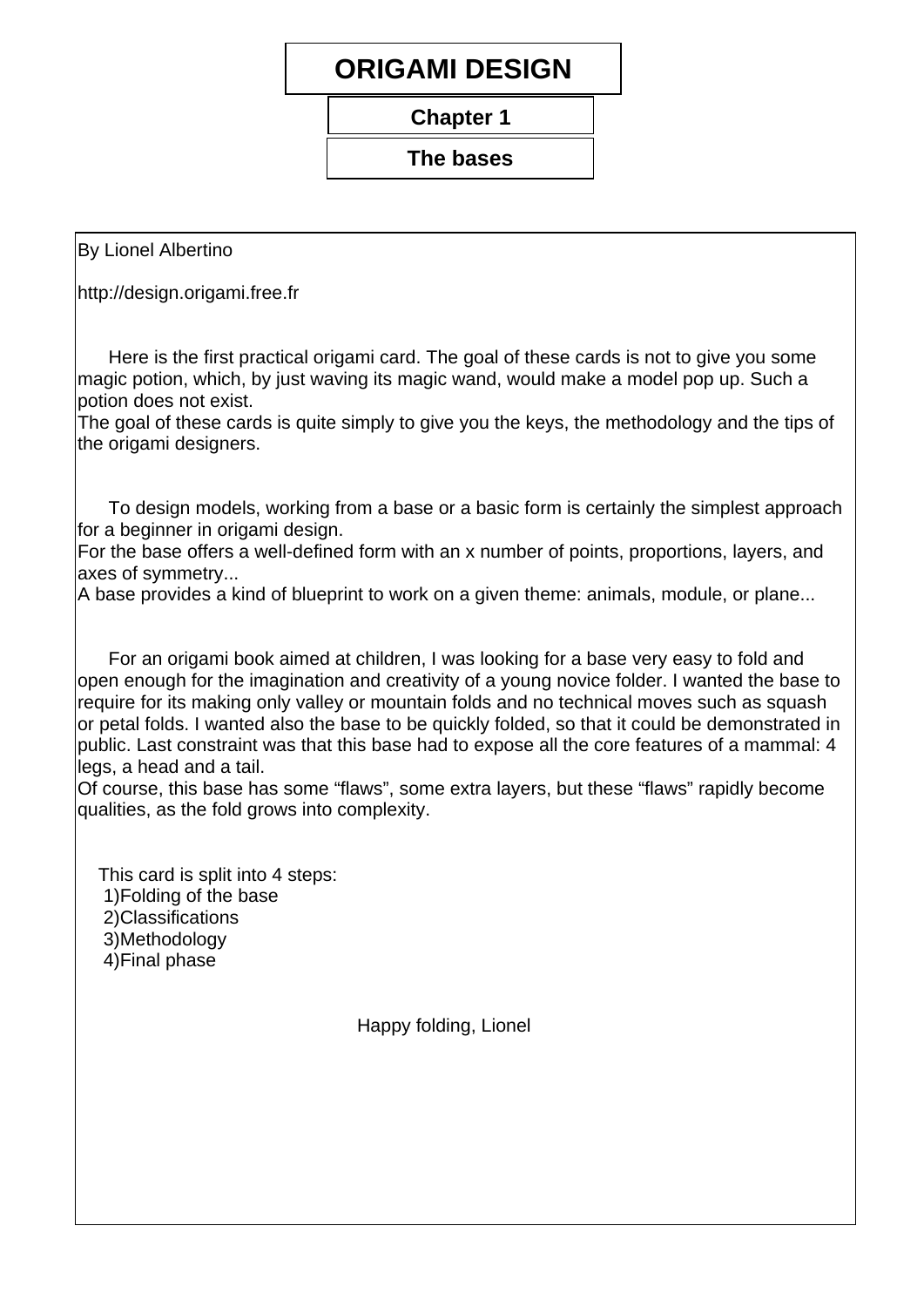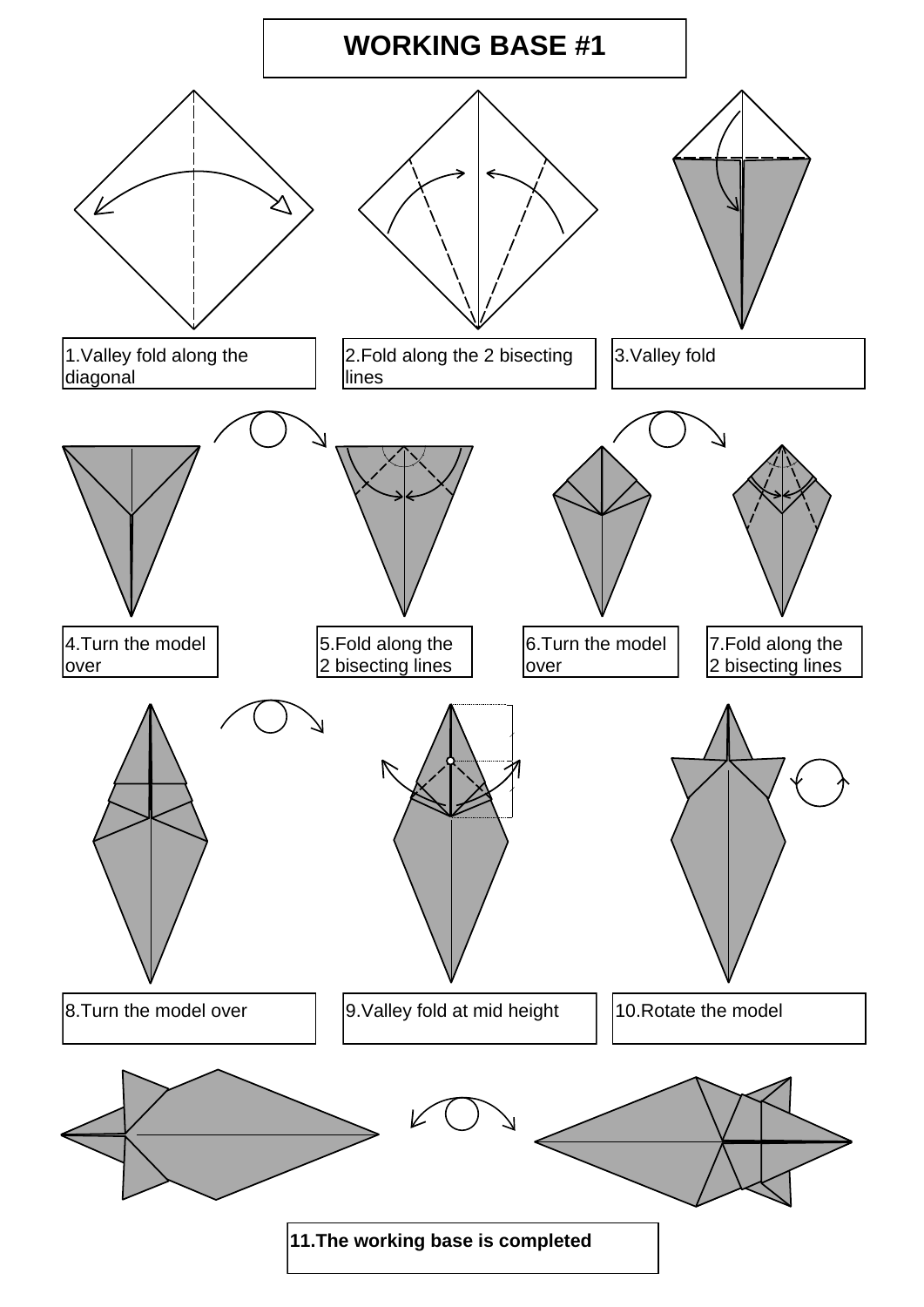### **CLASSIFICATIONS**

In origami, all animals are not equal. Personally, I sort them out into 4 categories.











#### 3. Specific

All the animals with several distinct features. Examples are the giraffe with its neck and legs, the elephant with its trunk and head or the hippopotamus with its jaws and its small legs.

All the categories described above can be folded with our base, but for this card, we will strictly address the category of balanced animals.

Once the base and the subject are correlated, you must simplify and refine the form you want to achieve. In some way, you must imagine your subject folded in its simplest expression.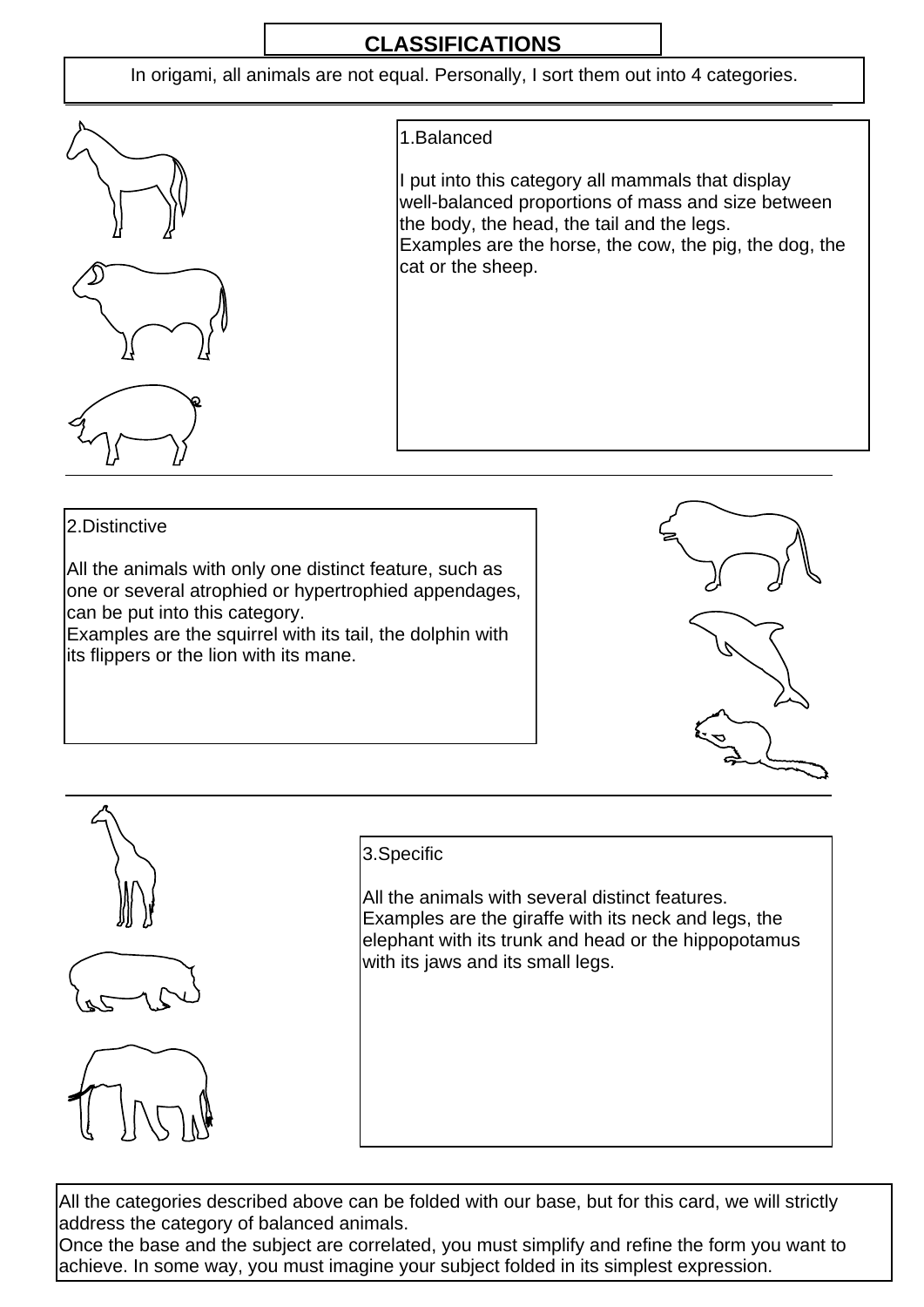# **METHODOLOGY**



a) Study of the base.

The first step is to dissect the general form and the features of the base. Feel free to fold and unfold it several times and try to understand every fold and every layer, this base must have no secrets for you.



b) Study of the skeleton.

Starting from the axis of symmetry, try "computing" the points that will become the legs, the tail and the head of your animal







### d) Correlation.

Put in parallel the features of your base and those of your working subject.

No much talk is needed to realize they are very close.